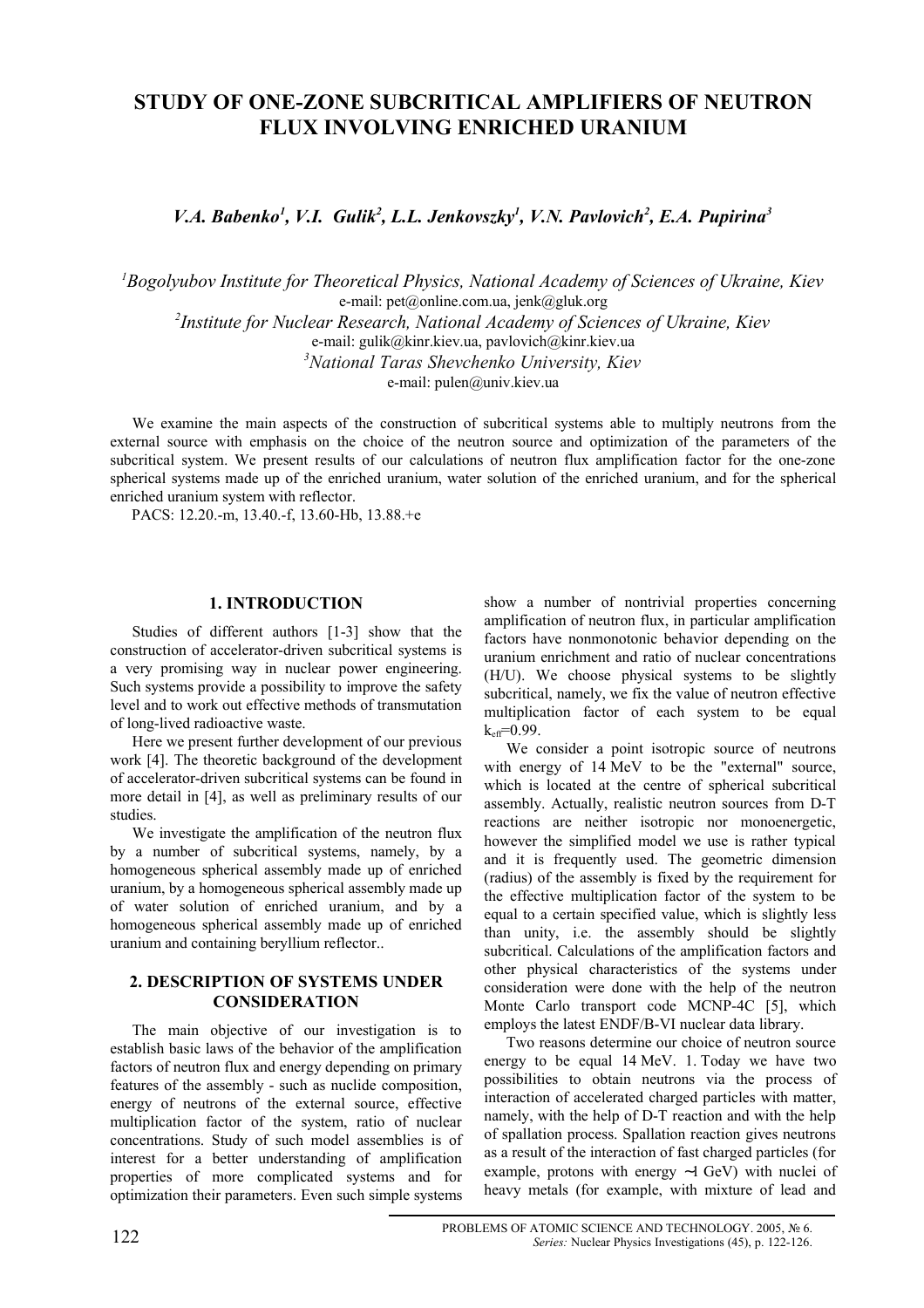bismuth) [6]. Fusion reaction may be accomplished with the help of deuteron accelerators working at energy  $100...200$  keV and currents  $\sim$  ampere. Such a current is capable to yield a neutron flux, which is equivalent to the neutron flux produced by proton accelerators with energy  $~1$  GeV and current  $~$  mA. At the same time a project based on D-T reaction costs a few times less than the one based on spallation. 2. Spallation neutrons have a rather wide energy spectrum with the maximum lying at 200…300 MeV. Neutron cross-sections in this region, however, are not known sufficiently well and they are not available for all nuclides needed. Since relevant cross-section libraries in this energy range are missing, calculation with the neutron source from spallation process is problematic. At the same time the neutron source with the energy of 14 MeV, resulting from D-T reaction, is available technically, while the neutron cross-sections in this energy range are well known and they are collected in corresponding libraries. In this connection, it is important to study efficiency of transmutation with the "14-MeV neutrons" and to compare results with those, obtained with "spallation neutrons".

### **3. RESULTS OF CALCULATIONS**

The first system under consideration will be a onezone homogeneous spherical assembly made up of the enriched uranium. We fix the value of the neutron effective multiplication factor of the system to be equal  $k_{\text{eff}}$ =0.99. Variation of the uranium enrichment w in the isotope  $^{235}$ U, at fixed value of  $k_{eff}$ , results in variation of the assembly radius R. To be more specific, the decrease

of the uranium enrichment leads to the decrease of multiplication factor of an infinite medium k∞, and hence the radius of the system should increase in order to keep constant value of  $k_{\text{eff}}$ =0.99.

As already mentioned, we consider an external source of neutrons to be pointlike, isotropic and monoenergetic with the energy  $E_0=14$  MeV. It is located at the centre of a spherical assembly. We define the flux amplification factor q as the ratio of the total number of neutrons passing through the external boundary surface in a time unit,  $N<sub>s</sub>$ , to the intensity of the neutron source  $I_0$ , i.e. to the number of neutrons emitted by the source in a time unit:  $q=N<sub>S</sub>/I<sub>0</sub>$ . It will be convenient to choose the intensity of the neutron source to be equal to unity,  $I_0=1$  n/sec, i.e. our results are normalized to be per starting single neutron from the source. The amplification factors, obviously, does not depend on the normalization. We define the energy amplification factor G as the ratio of the total energy deposition in the system to the source energy  $E_0$ .

We study the dependence of the flux amplification factor q and the energy amplification factor G on the uranium enrichment  $w_{U235}$  for the system under consideration. The results of our calculations are presented in Table 1. In the same table we give the calculated values of the multiplication factor of an infinite medium k∞, of the radius of the assembly R, of the mean neutron flux in the volume  $\overline{\Phi}$ , and of the neutron flux through the external boundary of the system  $\Phi$ <sub>S</sub>. We also present the values of the fission density  $\rho$ <sub>fis</sub> (which means the number of fissions per volume unit), and the total number of fissions in the system  $N_{\text{fis}}$ .

| W <sub>U235</sub> ,<br>$\%$ | $k_{\infty}$ | R,<br>cm | $\overline{\Phi}$<br>n/cm <sup>2</sup> sec | $\Phi S$ ,<br>n/cm <sup>2</sup> sec | pfis,<br>$1/cm^3$ sec | Nfis,<br>1/sec | G       | q      |
|-----------------------------|--------------|----------|--------------------------------------------|-------------------------------------|-----------------------|----------------|---------|--------|
| 6                           | 1.07         | 85.81    | $4.99 \cdot 10^{-3}$                       | $2.29 \cdot 10^{-4}$                | $2.89 \cdot 10^{-5}$  | 76.46          | 988.61  | 21.19  |
| 7                           | 1.18         | 56.38    | $1.59 \cdot 10^{-2}$                       | $1.23 \cdot 10^{-3}$                | $1.04 \cdot 10^{-4}$  | 78.42          | 1013.94 | 49.03  |
| 8                           | 1.26         | 45.34    | $2.74 \cdot 10^{-2}$                       | $2.69 \cdot 10^{-3}$                | $2.02 \cdot 10^{-4}$  | 78.72          | 1017.79 | 69.50  |
| 9                           | 1.34         | 39.13    | $3.83 \cdot 10^{-2}$                       | $4.38 \cdot 10^{-3}$                | $3.11 \cdot 10^{-4}$  | 78.19          | 1010.89 | 84.38  |
| 10                          | 1.41         | 35.05    | $4.82 \cdot 10^{-2}$                       | $6.17 \cdot 10^{-3}$                | $4.28 \cdot 10^{-4}$  | 78.33          | 996.54  | 95.12  |
| 20                          | 1.82         | 20.81    | $1.15 \cdot 10^{-1}$                       | $2.39 \cdot 10^{-2}$                | $1.83 \cdot 10^{-3}$  | 77.08          | 892.29  | 130.34 |
| 30                          | 2.01         | 16.38    | $1.59 \cdot 10^{-1}$                       | $4.00 \cdot 10^{-2}$                | $3.53 \cdot 10^{-3}$  | 64.85          | 838.16  | 135.01 |
| 40                          | 2.12         | 13.93    | $2.00 \cdot 10^{-1}$                       | $5.68 \cdot 10^{-2}$                | $5.63 \cdot 10^{-3}$  | 63.81          | 824.67  | 138.53 |
| 50                          | 2.20         | 12.32    | $2.45 \cdot 10^{-1}$                       | $7.55 \cdot 10^{-2}$                | $8.28 \cdot 10^{-3}$  | 64.77          | 837.09  | 143.81 |
| 60                          | 2.25         | 11.13    | $2.93 \cdot 10^{-1}$                       | $9.62 \cdot 10^{-2}$                | $1.15 \cdot 10^{-2}$  | 66.60          | 860.60  | 149.86 |
| 70                          | 2.29         | 10.22    | $3.46 \cdot 10^{-1}$                       | $1.19 \cdot 10^{-1}$                | $1.54 \cdot 10^{-2}$  | 68.96          | 891.14  | 156.54 |
| 80                          | 2.32         | 9.49     | $4.12 \cdot 10^{-1}$                       | $1.48 \cdot 10^{-1}$                | $2.05 \cdot 10^{-2}$  | 73.30          | 947.15  | 167.36 |
| 90                          | 2.35         | 8.88     | $4.76 \cdot 10^{-1}$                       | $1.77 \cdot 10^{-1}$                | $2.61 \cdot 10^{-2}$  | 76.42          | 987.39  | 175.19 |
| 100                         | 2.37         | 8.36     | $5.67 \cdot 10^{-1}$                       | $2.17 \cdot 10^{-1}$                | $3.38 \cdot 10^{-2}$  | 82.92          | 1071.31 | 190.52 |

*Table 1. Physical properties of one-zone spherical amplifier of neutron flux, which is made up of the enriched uranium, as functions of the uranium enrichment*

The main features of the system were found to be the following. One observes that the flux amplification factor q depends monotonically on the enrichment and it increases with the increase of the enrichment. At the same time the energy amplification factor G depending on the enrichment decreases, reaching a minimum, then rising again (see Table 1). To study this phenomenon we have calculated also the fission density and the total number of fissions in the system (see Table 1). The fission density monotonically increases with the growth of the enrichment, while the total number of fissions has the same dependence on the enrichment as the energy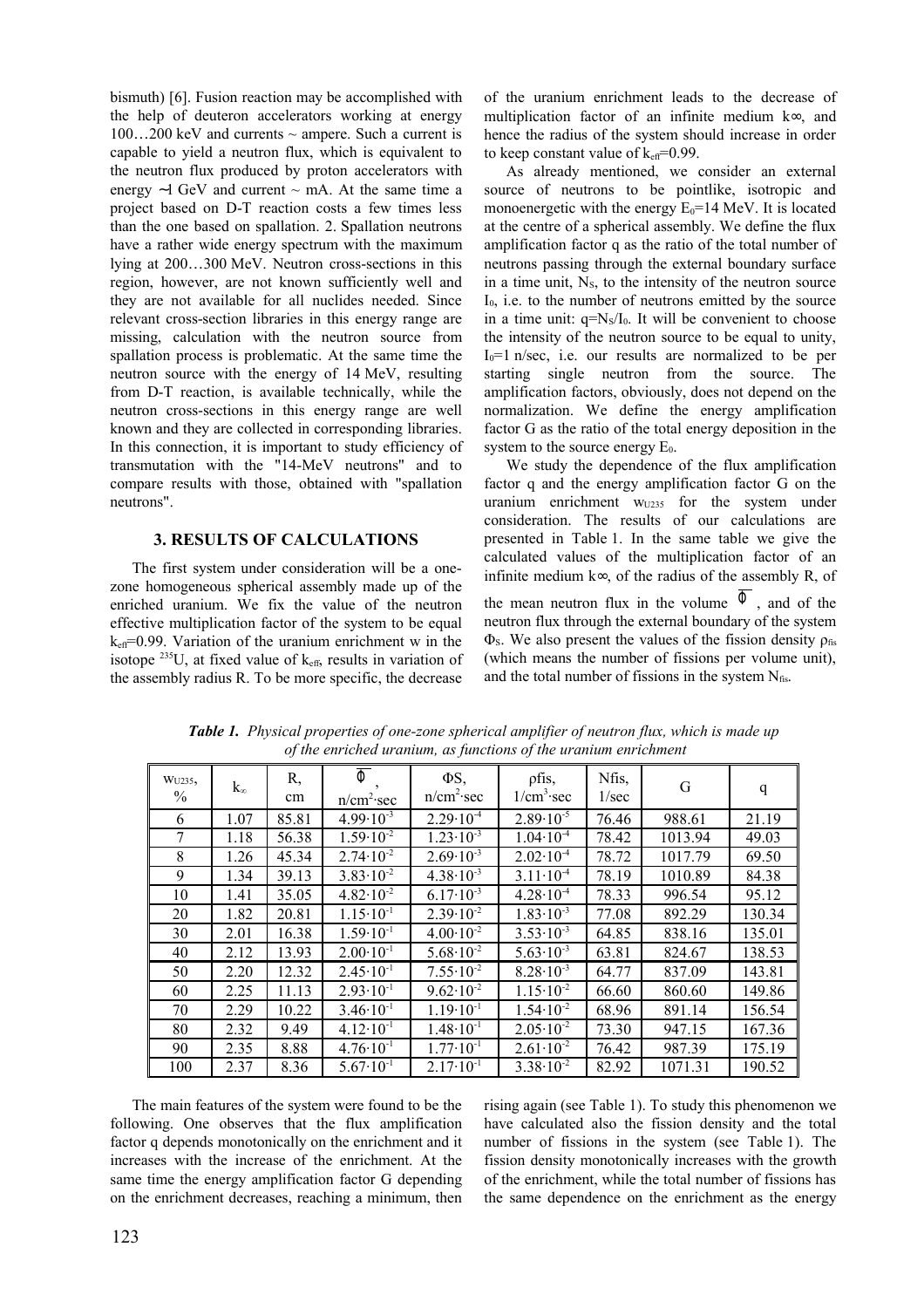amplification factor G. Such a behavior may be explained as follows. Inasmuch as we fix the neutron effective multiplication factor, we have a large volume of the system at low enrichment and most of neutrons have time to be absorbed. By increasing the enrichment, the dimensions of the system decrease and part of the neutrons simply don't have time to interact with uranium. Data presented in Table 2 also support this phenomenon. Here  $L_{tot}$  is a total mean free path of neutrons in the medium,  $L_{fis}$  is the mean free path before the fission. As a result, we come to the following conclusion - the maximal amplification factor will appear in the system with dimensions exceeding the neutron mean free path before the fission ( $1/\Sigma_{fs}$ ).

*Table 2. Total mean free path of neutrons in the medium and mean free path before the fission as functions of the uranium enrichment for the one-zone homogeneous spherical assembly made up of the enriched uranium*

| WU235, | R, cm | $L_{\text{tot}}$ , cm | $L_{\text{fis}}$ | $L_{\rm fis}/R$ |
|--------|-------|-----------------------|------------------|-----------------|
| $\%$   |       |                       | cm               |                 |
| 6      | 85.81 | 2.04                  | 172.71           | 2.01            |
| 7      | 56.38 | 2.07                  | 151.75           | 2.69            |
| 8      | 45.34 | 2.09                  | 135.65           | 2.99            |
| 9      | 39.13 | 2.12                  | 122.88           | 3.14            |
| 10     | 35.05 | 2.14                  | 112.49           | 3.21            |
| 20     | 20.81 | 2.27                  | 63.00            | 3.03            |
| 30     | 16.37 | 2.35                  | 44.99            | 2.75            |
| 40     | 13.93 | 2.40                  | 35.48            | 2.55            |
| 50     | 12.31 | 2.45                  | 29.54            | 2.40            |
| 60     | 11.13 | 2.48                  | 25.44            | 2.29            |
| 70     | 10.22 | 2.50                  | 22.43            | 2.19            |
| 80     | 9.49  | 2.53                  | 20.12            | 2.12            |
| 90     | 8.88  | 2.55                  | 18.27            | 2.06            |
| 100    | 8.36  | 2.56                  | 16.76            | 2.00            |

It should be noted that while the flux amplification factor q is falling slowly in the range of the enrichment between 100 and 20 percents, it starts decreasing drastically below w<20%. So, it is advantageous to choose enrichment of the system to be slightly greater than 20%.

In a similar manner, we consider one-zone spherical assembly involving water solution of the enriched uranium. At fixed value of  $k_{\text{eff}}=0.99$ , radius of the assembly R will change depending on the ratio of nuclear concentrations of the moderator (hydrogen) and the fuel (uranium) - H/U. The main parameters necessary for calculations were determined similarly to the first system.

We have calculated the flux amplification factor q and the energy amplification factor G depending on the ratio of nuclear concentrations H/U, sometimes called "moderation parameter". The results of calculations are presented in Table 3. We also give the values of radius of the system R, the volume of the system V, the mean free path of the neutron  $L_{\text{tot}}$ , and the neutron mean free path before the fission  $L_{\text{fis}}$ .

*Table 3. Amplification factors and other physical characteristics as functions of moderation parameter for the one-zone spherical assembly involving water solution of the enriched uranium*

|                | 0.000  |         |         |                        | $L_{\text{tot}}$ |
|----------------|--------|---------|---------|------------------------|------------------|
| H/U            | 1      | 8.377   | G       | $L_{\text{fis}}$<br>cm | cm               |
|                |        | 171.233 | 960.27  | 16.845                 | 2.577            |
| 0.0005         | 8.382  | 171.744 | 962.75  | 16.851                 | 2.576            |
| 0.001          | 8.388  | 168.829 | 947.25  | 16.850                 | 2.576            |
| 0.005          | 8.401  | 176.63  | 991.02  | 16.89                  | 2.573            |
| 0.01           | 8.414  | 172.063 | 967.35  | 16.92                  | 2.568            |
| 0.05           | 8.553  | 180.124 | 1018.07 | 17.22                  | 2.532            |
| 0.1            | 8.708  | 192.501 | 1095.58 | 17.57                  | 2.488            |
| 0.5            | 9.691  | 275.874 | 1652.21 | 19.55                  | 2.197            |
| 0.6            | 9.88   | 290.293 | 1757.17 | 19.91                  | 2.143            |
| 0.7            | 10.059 | 307.437 | 1881.04 | 20.23                  | 2.093            |
| 0.8            | 10.225 | 313.898 | 1939.29 | 20.53                  | 2.049            |
| 0.9            | 10.38  | 361.468 | 2253.7  | 20.80                  | 2.001            |
| $\mathbf{1}$   | 10.528 | 348.202 | 2188.84 | 21.06                  | 1.973            |
| $\overline{2}$ | 11.622 | 419.654 | 2814.51 | 22.95                  | 1.735            |
| 3              | 12.315 | 348.351 | 2426.22 | 24.20                  | 1.612            |
| 4              | 12.782 | 223.486 | 1591.14 | 25.11                  | 1.536            |
| 5              | 13.109 | 172.75  | 1245.62 | 25.84                  | 1.483            |
| 10             | 13.831 | 89.805  | 659.08  | 27.98                  | 1.351            |
| 15             | 14.043 | 53.260  | 385.88  | 29.22                  | 1.294            |
| 20             | 14.128 | 46.24   | 331.71  | 30.10                  | 1.259            |
| 25             | 14.174 | 43.227  | 308.23  | 30.66                  | 1.231            |
| 30             | 14.206 | 31.549  | 221.47  | 31.42                  | 1.219            |
| 35             | 14.236 | 26.085  | 180.82  | 32.06                  | 1.207            |
| 40             | 14.263 | 27.074  | 187.19  | 32.45                  | 1.191            |
| 45             | 14.293 | 24.409  | 167.58  | 32.92                  | 1.180            |
| 50             | 14.328 | 23.153  | 158.4   | 33.32                  | 1.170            |
| 100            | 14.658 | 12.995  | 85.07   | 37.25                  | 1.110            |
| 200            | 15.545 | 9.717   | 63.46   | 43.02                  | 1.024            |
| 300            | 16.465 | 8.371   | 55.90   | 47.91                  | 0.963            |
| 400            | 17.435 | 7.248   | 49.82   | 52.84                  | 0.921            |
| 500            | 18.455 | 7.135   | 51.28   | 57.50                  | 0.881            |
| 600            | 19.558 | 7.006   | 53.20   | 61.16                  | 0.849            |
| 700            | 20.718 | 6.880   | 55.35   | 65.16                  | 0.822            |
| 800            | 22.008 | 6.851   | 58.95   | 69.04                  | 0.798            |
| 900            | 23.375 | 7.086   | 66.08   | 72.50                  | 0.776            |
| 1000           | 24.925 | 6.917   | 69.81   | 76.39                  | 0.760            |

The main features of this system were found to be the following. The dependence of the flux amplification factor q on the ratio of nuclear concentrations H/U shows a nonmonotonic behaviour. At first, as the moderation parameter H/U increases, q starts increasing very slowly, but then it has a stepwise jump at the value of moderation parameter H/U=0.5. Subsequently q increases and reaches a maximum at H/U=2…3, whereupon it starts decreasing. This dependence also has stepwise jumps at the values  $H/U = 15$  and  $H/U =$ 50. Thus, the dependence of the flux amplification factor on the moderation parameter has a pronounced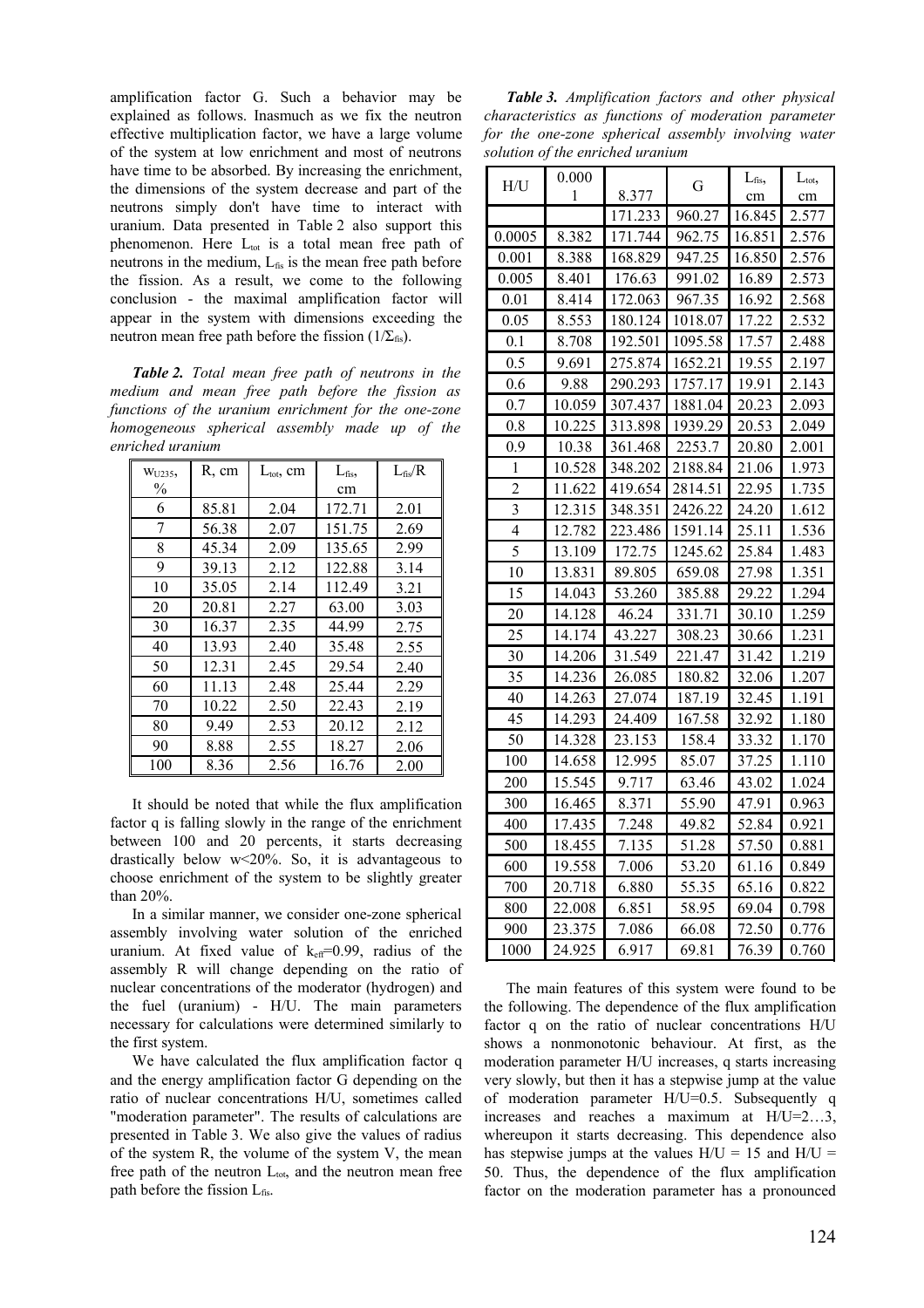maximum at H/U=2…3. This result may be used to construct more efficient systems. The energy amplification factor G has similar dependence on the moderation parameter H/U with the only difference that there is a minimum at H/U=500, whereupon there is a slight increasing.

We have also calculated the properties of the subcritical system with a reflector. The spherical system under consideration is made up of the core involving enriched uranium and beryllium reflector of 50 cm thickness. The parameters of the system were chosen similarly to the previous cases to achieve the fixed value of neutron effective multiplication factor  $k_{\text{eff}}$ =0.99.



*Fig. 1. The neutron flux amplification factor versus the uranium enrichment. I - system without a reflector, II system with beryllium reflector*



*Fig. 2. The energy amplification factor versus the uranium enrichment. I - system without a reflector, II system with beryllium reflector*

The increase of the flux amplification factor q comprises a value of 3…5 times for the system with beryllium reflector. At the same time the nature of the qdependence on the enrichment also changes (Fig. 1). As to the energy amplification factor G, it does not change neither by magnitude, nor by the character of its dependence (Fig. 2). The last fact is due to decrease of the fission volume of the system with a reflector at fixed value of  $k_{\text{eff}}$ =0.99.

### **4. CONCLUSION**

Thus, even a very simple one-zone subcritical system allows one to obtain neutron flux amplification by 1 to 2 orders and energy amplification by 2 to 3 orders. An interesting result is that relatively low enrichments  $(10\%...20\%)$  yield energy amplifications close to those at high enrichment, which is very advantageous from the economical point of view. The flux amplification factor varies insignificantly in the interval of enrichments between 20% and 40%, but drastically decreases at smaller enrichments. Hence a system of a 20% enrichment in uranium-235 can serve as a reasonable amplifier both in flux and energy.

Subcritical system involving water solution of uranium-235 enables one to obtain better values of amplification factors in comparison with the system made up of metallic uranium. These values amount up to q=420 for the flux amplification factor, and G=2800 for the energy amplification factor.

A system with a reflector allows increasing the flux amplification factor as great as 3…5 times compared with a similar system without a reflector. The flux amplification factor reaches the value q=500…900 in this case, and the energy amplification factor reaches the value G=800…1000.

The enhancement of amplification factors of subcritical neutron-multiplying systems is not exhausted by the pursued research. The characteristics of more advanced multi-zone systems, as well as the possibility